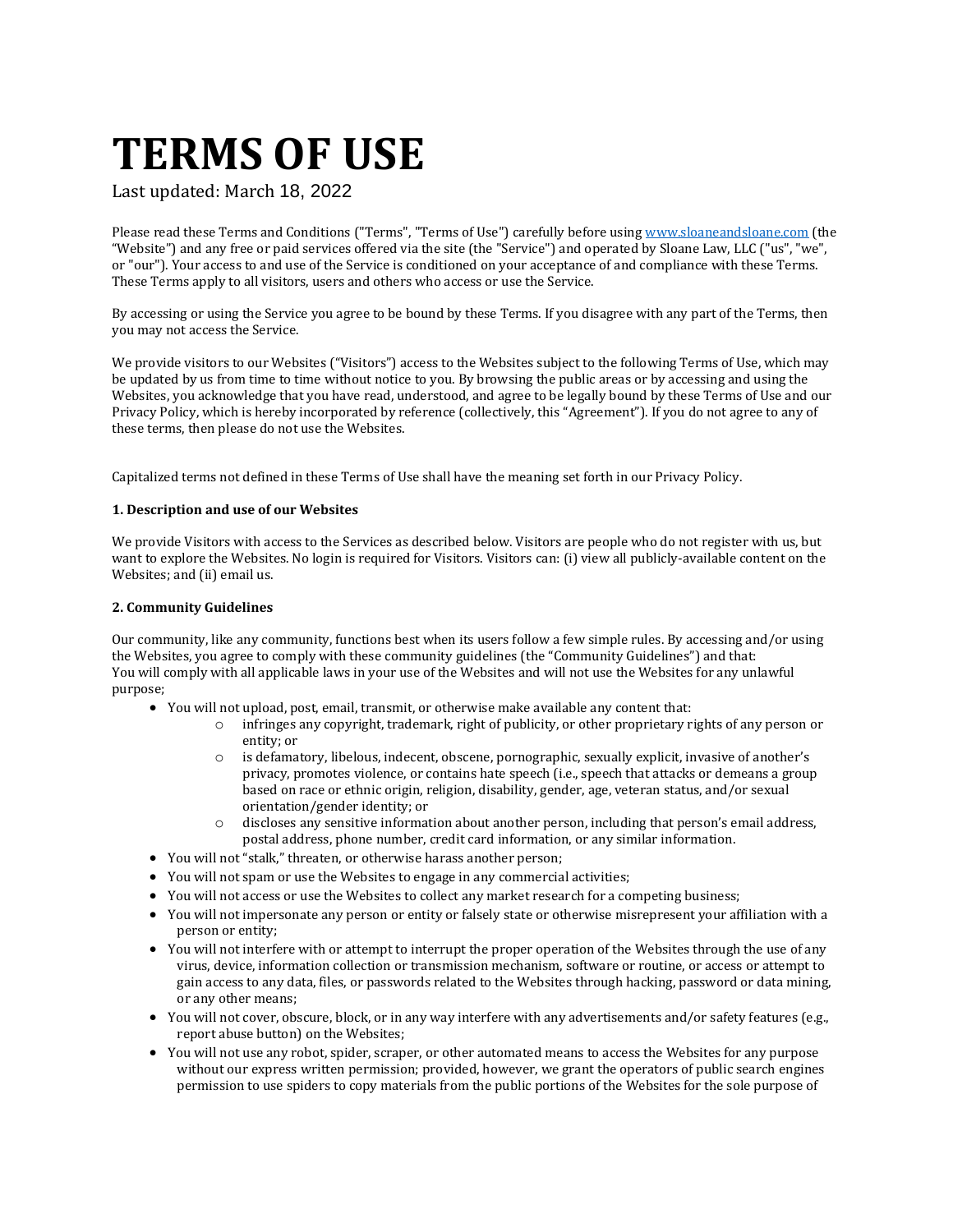and solely to the extent necessary for creating publicly-available searchable indices of the materials, but not caches or archives of such materials;

- You will not take any action that imposes or may impose (in our sole discretion) an unreasonable or disproportionately large load on our technical infrastructure; and
- You will let us know about inappropriate content of which you become aware. If you find something that violates our Community Guidelines, please let us know, and we'll review it.

We reserve the right, in our sole and absolute discretion, to deny you access to the Websites, or any portion of the Websites, without notice, and to remove any content that does not adhere to these Community Guidelines.

# **3. Restrictions**

The Websites are only available for individuals aged 18 years or older.

# **4. Intellectual Property**

The Websites contain material, such as videos, photographs, text, graphics, images, and other material provided by or on behalf of Sloane Law, LLC (collectively referred to as the "Content"). The Content may be owned by us or third parties. The Content is protected under both United States and foreign laws. Unauthorized use of the Content may violate copyright, trademark, and other laws.

Visitors may view all publicly-available Content for their own personal, non-commercial use. No other use is permitted without the prior written consent of Sloane Law, LLC. We retain all right, title, and interest, including all intellectual property rights, in and to the Content. You must retain all copyright and other proprietary notices contained in the original Content. You may not sell, transfer, assign, license, sublicense, or modify the Content or reproduce, display, publicly perform, make a derivative version of, distribute, or otherwise use the Content in any way for any public or commercial purpose. The use or posting of the Content on any other website, social media page, or in a networked computer environment for any purpose is expressly prohibited. Nothing on the Websites should be construed as granting, by implication, estoppel, or otherwise, any license or right to use the Trademarks, without our prior written permission specific for each such use. Use of the Trademarks as part of a link to or from any site is prohibited unless establishment of such a link is approved in advance by us in writing. All goodwill generated from the use of DT Law Trademarks inures to our benefit.

#### **5. No Warranties; Limitations of Liability**

THE WEBSITES AND THE CONTENT ARE PROVIDED ON AN "AS IS" AND "AS AVAILABLE" BASIS WITHOUT ANY WARRANTIES OF ANY KIND, INCLUDING THAT THE WEBSITES WILL OPERATE ERROR-FREE OR THAT THE WEBSITES, THEIR SERVERS, OR THE CONTENT ARE FREE OF COMPUTER VIRUSES OR SIMILAR CONTAMINATION OR DESTRUCTIVE FEATURES.

WE DISCLAIM ALL WARRANTIES, INCLUDING, BUT NOT LIMITED TO, WARRANTIES OF TITLE, MERCHANTABILITY, NON-INFRINGEMENT OF THIRD PARTIES' RIGHTS, AND FITNESS FOR PARTICULAR PURPOSE AND ANY WARRANTIES ARISING FROM A COURSE OF DEALING, COURSE OF PERFORMANCE, OR USAGE OF TRADE; IN CONNECTION WITH ANY WARRANTY, CONTRACT, OR COMMON LAW TORT CLAIMS: WE AND OUR LICENSORS SHALL NOT BE LIABLE FOR ANY INCIDENTAL OR CONSEQUENTIAL DAMAGES, LOST PROFITS, OR DAMAGES RESULTING FROM LOST DATA OR BUSINESS INTERRUPTION) RESULTING FROM THE USE OR INABILITY TO ACCESS AND USE THE WEBSITES OR THE CONTENT, EVEN IF WE HAVE BEEN ADVISED OF THE POSSIBILITY OF SUCH DAMAGES AND (II) ANY DIRECT DAMAGES THAT YOU MAY SUFFER AS A RESULT OF YOUR USE OF THE WEBSITES OR THE CONTENT SHALL BE LIMITED TO THE FEES YOU HAVE PAID US IN CONNECTION WITH ANY PURCHASES YOU HAVE MADE FROM US DURING THE THREE (3) MONTHS IMMEDIATELY PRECEDING THE EVENTS GIVING RISE TO THE CLAIM.

SOME JURISDICTIONS DO NOT ALLOW THE EXCLUSION OF CERTAIN WARRANTIES. THEREFORE, SOME OF THE ABOVE LIMITATIONS ON WARRANTIES IN THIS SECTION MAY NOT APPLY TO YOU.

THE WEBSITES MAY CONTAIN TECHNICAL INACCURACIES OR TYPOGRAPHICAL ERRORS OR OMISSIONS. UNLESS REQUIRED BY APPLICABLE LAWS, WE ARE NOT RESPONSIBLE FOR ANY SUCH TYPOGRAPHICAL, TECHNICAL, OR PRICING ERRORS LISTED ON THE WEBSITES. THE WEBSITES MAY CONTAIN INFORMATION ON CERTAIN PRODUCTS AND SERVICES, NOT ALL OF WHICH ARE AVAILABLE IN EVERY LOCATION. A REFERENCE TO A PRODUCT OR SERVICE ON THE WEBSITES DOES NOT IMPLY THAT SUCH PRODUCT OR SERVICE IS OR WILL BE AVAILABLE IN YOUR LOCATION. WE RESERVE THE RIGHT TO MAKE CHANGES, CORRECTIONS, AND/OR IMPROVEMENTS TO THE WEBSITES AT ANY TIME WITHOUT NOTICE.